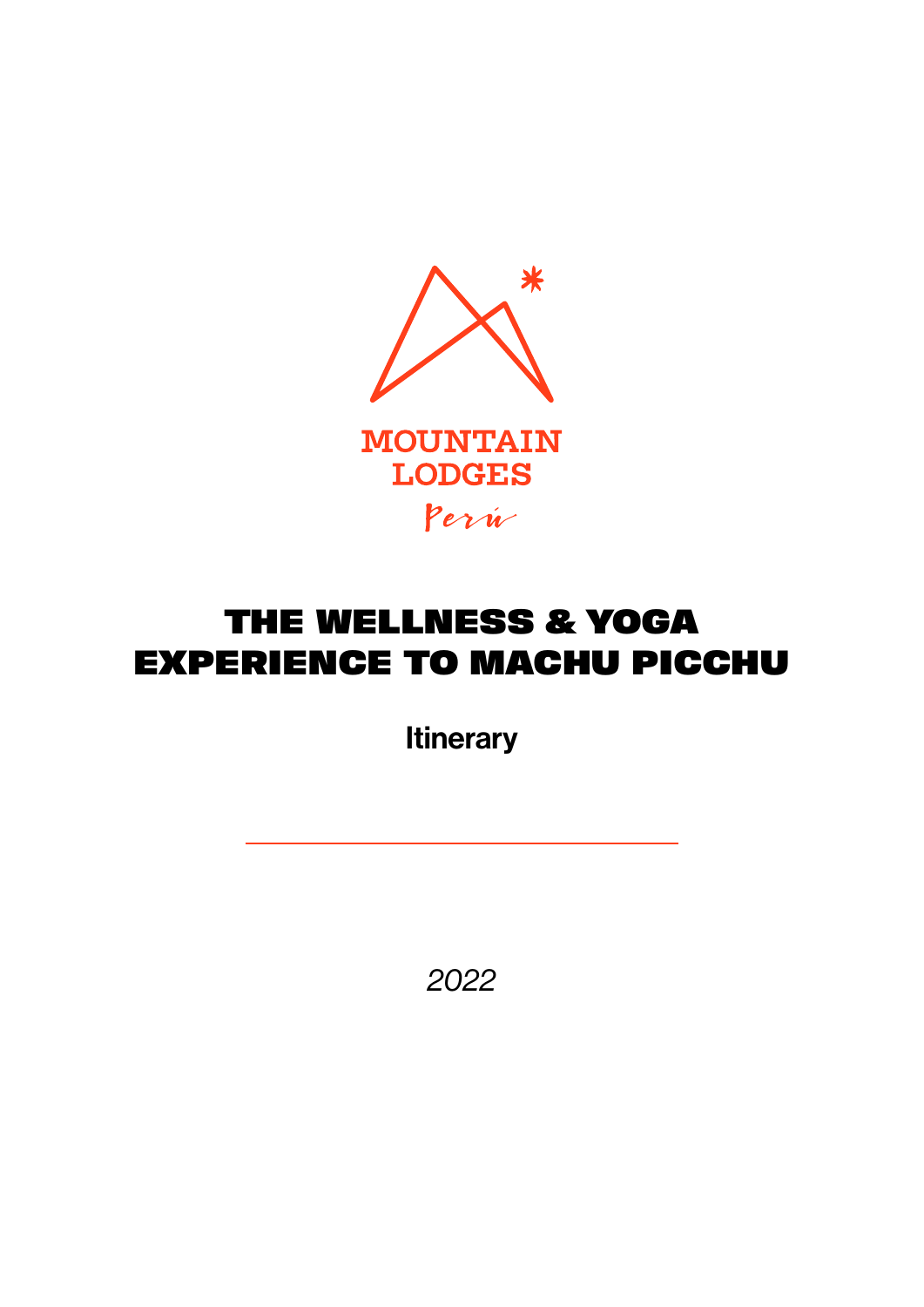

Introducing our new 8-day Wellness and Yoga Experience to Machu Picchu—a combination of exhilarating hikes, wellness workshops, and focused yoga practices along with unique, meaningful cultural immersion and interaction with our Andean neighbors for a holistic journey like no other.

"Cusco…guardian of the ancient Andean Kingdom and thousand-year-old temples that dot the inspiring landscape and function as stone clocks aligned with the stars...this is the context of this unique journey which will reconnect you with your inner-self through a trip back in time to lost cities and energetic earth centers. Immerse yourself in this union with Mother Nature." - Andres Adasme, MLP's Head of Adventure and Exploration.

## 2022 EXCLUSIVE DEPARTURE DATE



## ITINERARY

## DAY 1 CUSCO - SETTING OUR INTENTIONS

- Arrival in Cusco and transfer to hotel
- Lunch and early afternoon at leisure.
- **• 03:00 p.m.** Introductory workshop at hotel: 'The Pillars of Wellness'— an exploration of the Circle of Life to give us clarity in our intentions for the journey (2 hours)
- **• 05:30 p.m.** Restorative Yoga. Moon salutations practice and meditation to restore our alignment after the long journey to Cusco (1 hour) **Location:** Antigua Casona Hotel - rooftop room
- **• 07:00 p.m.** Welcome dinner at Pachapapa

**Meals:** D **Overnight:** MLP Hotel in Cusco

## DAY 2 CUSCO - MERGING INTENTIONS AND ENERGY

- **• 07:00 a.m.** Early morning Sun Salutations for an energetic start to the day. (approximately 20 minutes)
- **• 07:30 a.m.** Breakfast at hotel
- **• 08:45 a.m.** Round-trip hike to the Temple of the Moon for a K'intu initiation ceremony, followed by a gentle guided meditation. Focus: Establishing a merging of intentions and personal energy within the sacred land that surrounds us (approximately 4 hours)
- **• 01:30 p.m.** Lunch in Cusco at Green's Organic
- **• 03:30 p.m.** Superfood workshop at hotel: 'Introduction to Andean Superfoods and the Magic of Peruvian Food Culture'— followed by a visit to the San Pedro Market to learn about the top 10 Andean superfoods, their properties, and different ways to prepare them in order to activate their nutrients (3 hours)
- **• 07:00 p.m.** Trip briefing at hotel
- **• 07:30 p.m.** Dinner at Mutu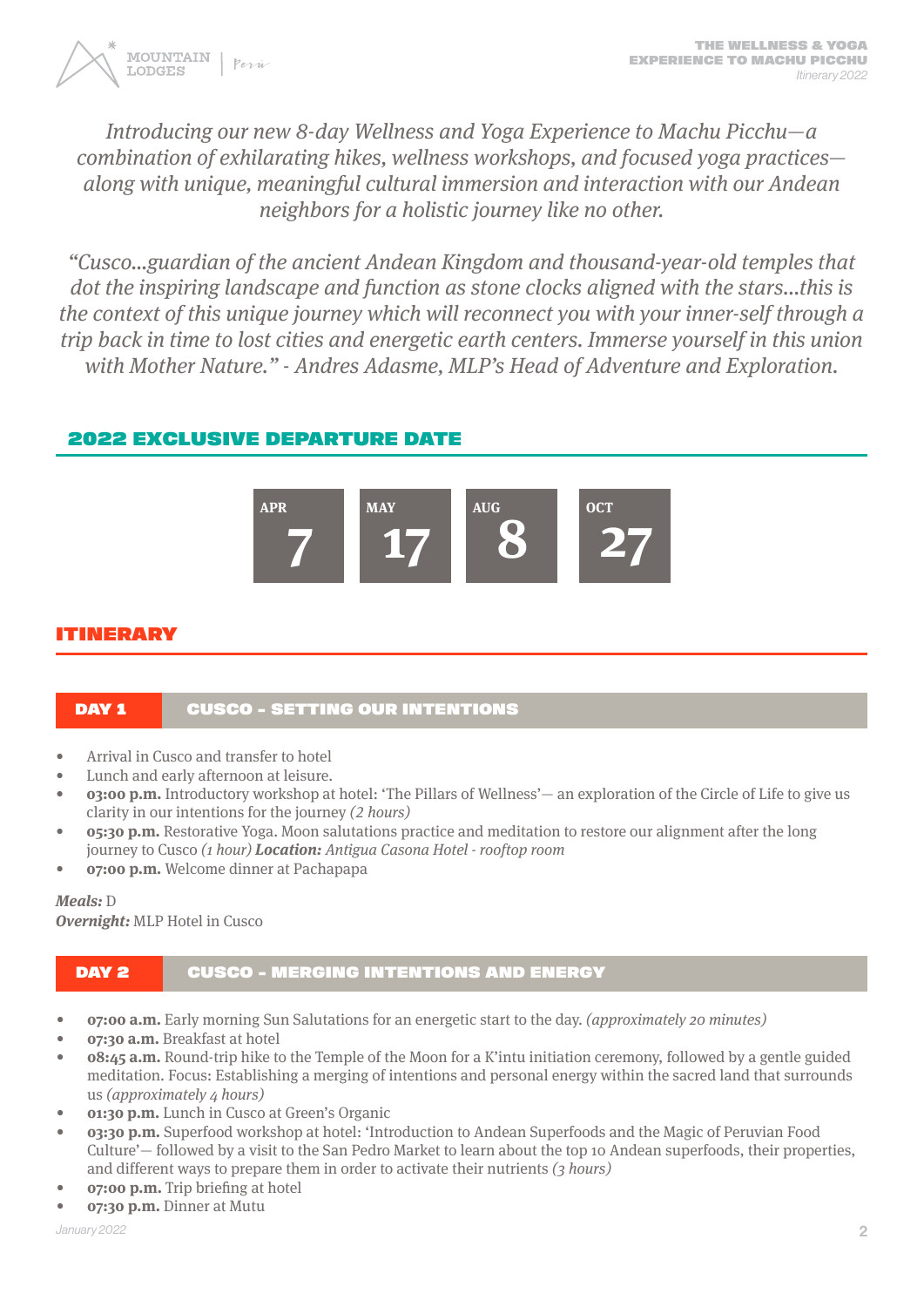

#### **Meals:** B, L, D **Overnight:** MLP Hotel in Cusco

#### DAY 3 SACRED VALLEY OF THE INCAS

- **• 06:00 a.m.** Everyday Essentials Yoga: Restoration practice focused on stretching wrists, shoulders, hips, and back to loosen up our bodies and minds (1 hour)
- **• 07:00 a.m.** Breakfast at hotel
- **07:30 a.m.** Depart for the Sacred Valley
- **08:30 a.m.** Visit to the Pisaq town market and botanical gardens
- **• 11:00 a.m.** Visit to Viacha—participate in traditional Andean farming practices alongside members of the local community
- **12:00 p.m.** Hike to the Pisag archaeological site followed by a guided tour *(approximately 2.5 hours)*
- **• 02:30 p.m.** Scenic drive to Lamay Lodge
- **• 04:00 p.m.** Traditional Pachamanca lunch at Lamay Lodge
- **• 06:00 p.m.** Evening restorative yoga practice. Focus: Recentering ourselves by integrating the multiple energies received during our full-day journey (2 hours)
- **• 07:30 p.m.** Light dinner and daily trip briefing

#### **Meals:** B, L, D **Overnight:** Lamay Lodge

#### DAY 4 INTO THE HEART OF LARES

- **07:00 a.m.** Early morning Ashtanga practice: energizing and dynamic (1 hour)
- **• 08:00 a.m.** Breakfast at lodge
- **• 09:00 a.m.** Wellness workshop at the lodge: 'Ayurveda for Life' Ayurveda is known as the life science that is complementary to yoga. During this workshop we will explore our doshas (body and mind constitutions) and examine modifications to lead each of us toward an improved lifestyle
- **• 10:15 a.m.** Depart for the Lares Valley
- **• Choice of afternoon activities: Activity A: 12:15 pm** Excursion to meet the expert textile weavers of the Choquecancha community including an introduction to Andean natural textile dyes and coca leaf reading (approximately 3.5 hours) **Activity B: 01:00 pm** Hike from Cuncani to Huacahuasi Lodge (approximately 1 hour)
- **• 06:00 p.m.** Wellness workshop at the lodge: 'Pranayama Breathing'—Pranayama technique workshop to guide our bodies and minds into a deep state of relaxation (1 hour)
- **• 07:30 p.m.** Dinner and trip briefing

**Meals:** B, L, D **Overnight:** Huacahuasi Lodge

#### DAY 5 THE ROAD TO OLLANTAYTAMBO

- **• 06:45 a.m.** Mysore Ashtanga Yoga: Build your own practice— Mysore offers the opportunity for a personalized posture sequence adapted to each individual student (1 hour)
- **• 08:00 a.m.** Breakfast at hotel
- **• 08:45 a.m.** Scenic drive to Marcacocha
- **• 10:15 a.m.** Pachamama ceremony at the Marcacocha archaeological site
- **• 11:30 a.m.** Depart for Pumamarka
- **• 12:15 p.m.** Visit to the Pumamarka archaeological site and picnic lunch
- **02:00 p.m.** Hike from Pumamarka to Ollantaytambo *(approximately 2 hours)*
- **• 04:30 p.m.** Arrival at Willka T'ika
- **• 05:00 p.m.** Philosophy Workshop: 'The Heart of Yoga': Discussion of the eight limbs of Ashtanga yoga, including ethical principles like yamas and niyamas (1 hour and 30 minutes)
- **• 07:30 p.m.** Dinner and daily trip briefing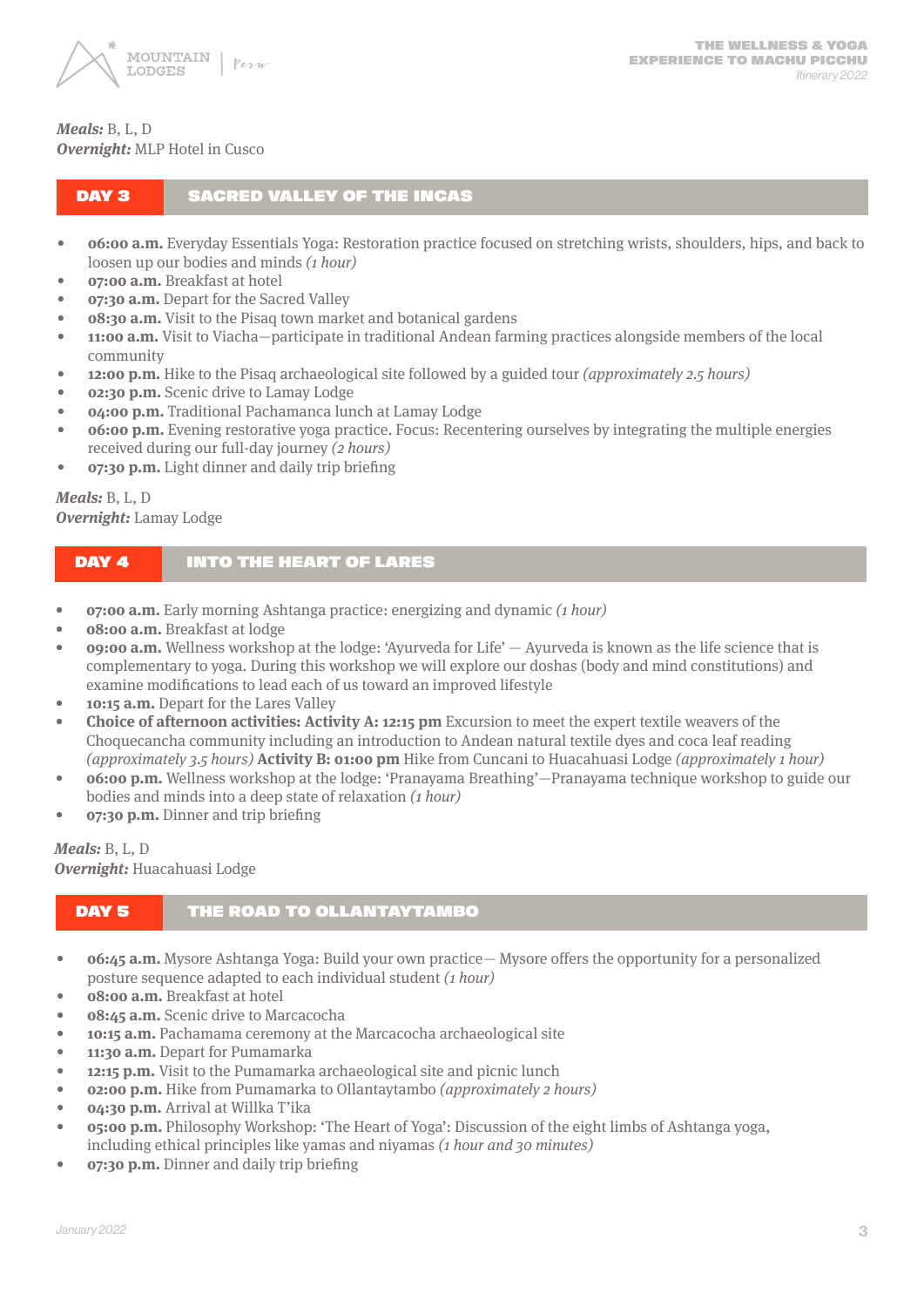

#### **Meals:** B, L, D

**Overnight:** Willka T'ika - Luxury Wellness Retreat & Yoga Center

#### DAY 6 MACHU PICCHU

- **• 07:00 a.m.** Mysore Ashtanga Yoga Method: Continuing our individual posture sequence exploration (1 hour and 15 minutes)
- **• 08:15 a.m.** Breakfast at hotel
- **• 09:30 a.m.** Visit to the Ollantaytambo archaeological site
- **• 11:30 a.m.** Scenic train ride to Aguas Calientes; lunch on board (approximately 1.5 hours)
- **• 02:00 p.m.** Guided tour of Machu Picchu
- **• 05:00 p.m.** Check-in at hotel
- **• 07:30 p.m.** Dinner at hotel and daily trip briefing

#### **Meals:** B, L, D

**Overnight:** Inkaterra Machu Picchu Pueblo Hotel

#### DAY 7 CIRCLING BACK—ENERGY AND INTENTIONS

- **06:30 a.m.** Optional early morning stroll through the lush orchid gardens and tea plantation at hotel (1 hour)
- **• 07:30 a.m.** Breakfast at hotel
- **• 09:00 a.m.** Hike to the Mandor Nature Preserve followed by an energizing Sun Salutations variations practice. At the end of the session, we will revisit the Circle of Life to examine the attainment of our wellness experience intentions (approximately 2.5 hours)
- **• 01:00 p.m.** Lunch at hotel
- **• 02:55 p.m.** Scenic train ride from Aguas Calientes to Ollantaytambo (approximately 1.5 hours)
- **• 05:00 p.m.** Private transport from Ollantaytambo back to Cusco (approximately 2 hours)
- **• 08:00 p.m.** Farewell dinner

**Meals:** B, L, D **Overnight:** MLP Hotel in Cusco

DAY 8 FAREWELL

- Breakfast at hotel
- Transfer to Cusco airport

#### 2022 RATE

# **US \$ 3,800.00**